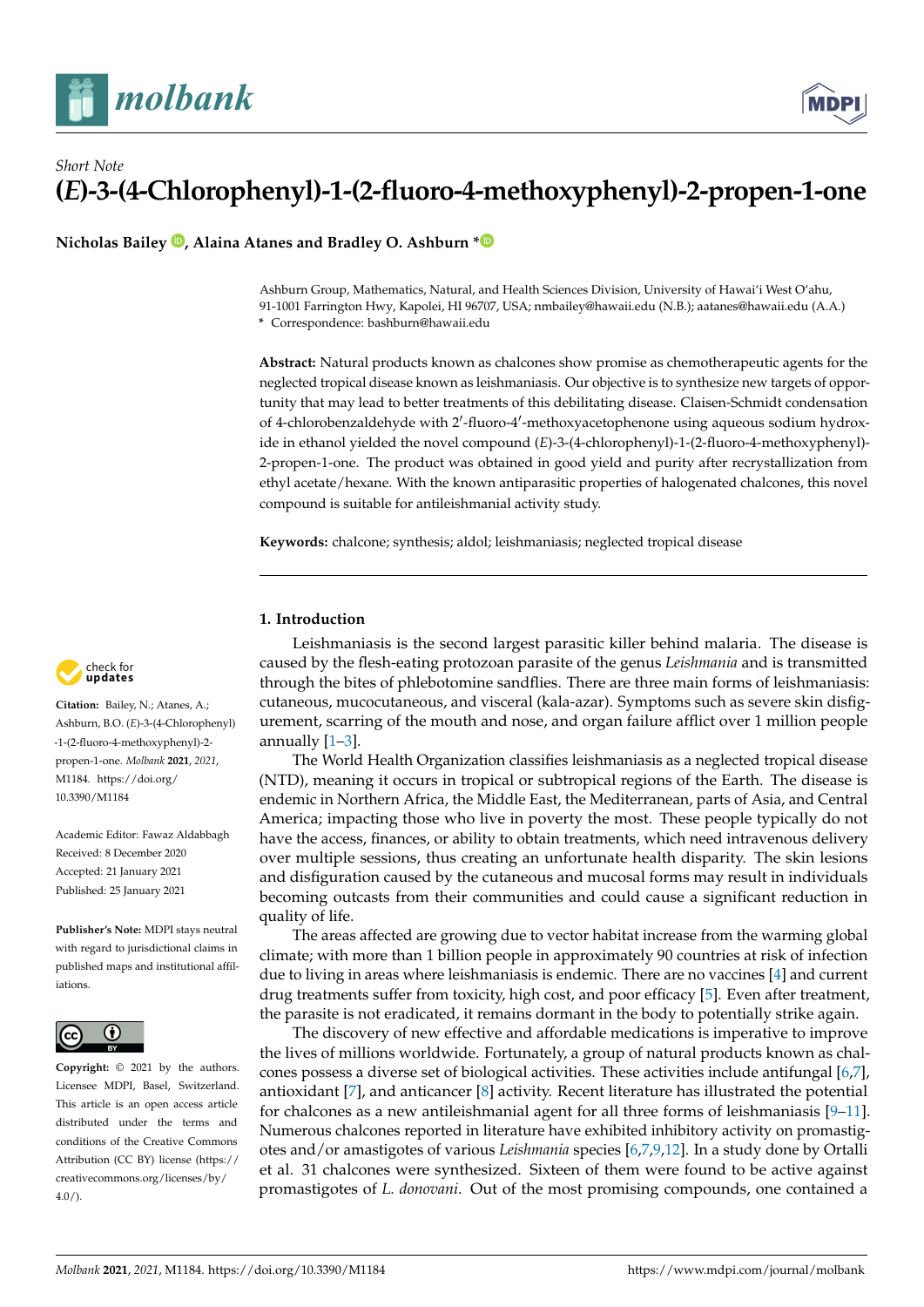fluorine as well as had low toxicity and high selectivity. Given the potential chalcones have for effectively inhibiting the disease, our objective is to discover new chalcone-based targets of opportunity that may lead to better treatments for leishmaniasis.

tained a fluorine as well as had low to consider a fluorine as had low to consider a fluorine as  $\alpha$ 

#### **2. Results** (*E*)-3-(4-Chlorophenyl)-1-(2-fluoro-4-methoxyphenyl)-2-propen-1-one **3** was synthe-

(*E*)-3-(4-Chlorophenyl)-1-(2-fluoro-4-methoxyphenyl)-2-propen-1-one 3 was synthe-sized via a Claisen–Schmidt condensation (Scheme [1\)](#page-1-0). The reaction was performed by adding 4-chlorobenzadehyde 1, 2'-fluoro-4'-methoxyacetonphenone 2, and ethanol to a round bottom flask at room temperature. Aqueous NaOH was added and allowed to stir for 40 min. Optimization of purification methods resulted in the following yields: 78% with recrystallization using ethanol and 85% mixed solvent recrystallization EtOAc/hexanes. anes.

<span id="page-1-0"></span>

**Scheme 1.** Claisen–Schmidt condensation to form chalcone **3**. **Scheme 1.** Claisen–Schmidt condensation to form chalcone **3**. NMR, IR, CROSSIL CONFIRMING TO NOTHER SHAPPED 3.

#### **3. Discussion**  $\alpha$  reference, the 1H-NMR (CDCl3) spectrum shows confirmation shows confirmation shows confirmation such as the 19

The purified compound exhibited the expected spectroscopic signals (<sup>1</sup>H-NMR, <sup>13</sup>C-<br>NMP, IP, and ESI MS) antiming the quesseful synthesis of chalanna 2. Using Figure 1. N[MR](#page-1-1), IR, and ESI-MS) confirming the successful synthesis of chalcone **3**. Using Figure 1 as reference, the  ${}^{1}$ H-NMR (CDCl<sub>3</sub>) spectrum shows confirmatory assignments such as the pair of doublets integrating as two hydrogens each for H1 and H2  $(J = 8.4 \text{ Hz})$  and the H3 and H4 J value of 15.6 Hz indicating a trans alkene geometry. In addition, both H3 and H4<br>have a small asymling to fluoring despite the asymling heines 6L and 5L gases atively. This have a small coupling to fluorine despite the coupling being a <sup>6</sup>*J* and <sup>5</sup>*J*, respectively. This long-range coupling is attributed to the conformation of chalcone 3. Specifically, the most the long-range coupling. Positioning of H5, H6, and H7 were corroborated by the <sup>3</sup>J values of H5 and H6 to each other (8.7 Hz each) and the  $4$ *J* of H6 and H7 (2.4 Hz each). All spectra each data are to each each (coupling that the ) spectra can be found in the Supplementary Materials. stable conformation brings the fluorine in close spatial proximity to H3 and H4 resulting in

<span id="page-1-1"></span>

**Figure 1.** NMR assignment of chalcone **3**. **Figure 1.** NMR assignment of chalcone **3**.

**Notable confirmatory <sup>13</sup>C-NMR signals include the α,β-unsaturated carbonyl peak**  $N$  at 100.9 ppm and the doublet of  $C$  which a coupling constant of 255 Hz multanye of an aryl habitate. The virying carbons  $\epsilon_0$  and  $\epsilon_0$  were demicated by analyzing the shielding/deshielding effects of the various substituents. Such as the aryl chloride, which deshields C5 while also shielding C6. Furthermore, C2 and C3 were differentiated by evaluating the deshielding effects of carbonyl resonance. FT-IR exhibited the following substantiating signals: a sharp  $\alpha$ ,  $\beta$  unsaturated carbonyl stretch at 1658 cm<sup>-1</sup> and a 1587 cm<sup>-1</sup> alkene stretch. ESI-MS analysis shows an  $[M + Na]^+$  ion at 313  $m/z$ , an  $[M + 1 + Na]^+$  at  $314 \frac{m}{z}$ , an  $[M + 2 + Na]^+$  ion at 315  $\frac{m}{z}$ , and an  $[M + 3 + Na]^+$  ion at 316  $\frac{m}{z}$ . The ratio of  $[M + Na]$ <sup>+</sup> to  $[M + 2 + Na]$ <sup>+</sup> peaks are approximately 3:1, which further confirms *m*/*z*, and at 315 *m*/*z*, and 315 *m*/*z*, and 316 *m*/*z*. The ratio of  $\frac{1}{2}$ (C7) at 186.9 ppm and the doublet of C9 with a coupling constant of 253 Hz indicative of an aryl fluoride. The vinylic carbons C5 and C6 were delineated by analyzing the<br>objektive (deshielding effects of the various substituents, Such as the exul phlaride, which alkene stretch. ESI-MS analysis shows an [M + Na]⁺ ion at 313 *m*/*z*, an [M + 1 + Na]⁺ at 314 the structure.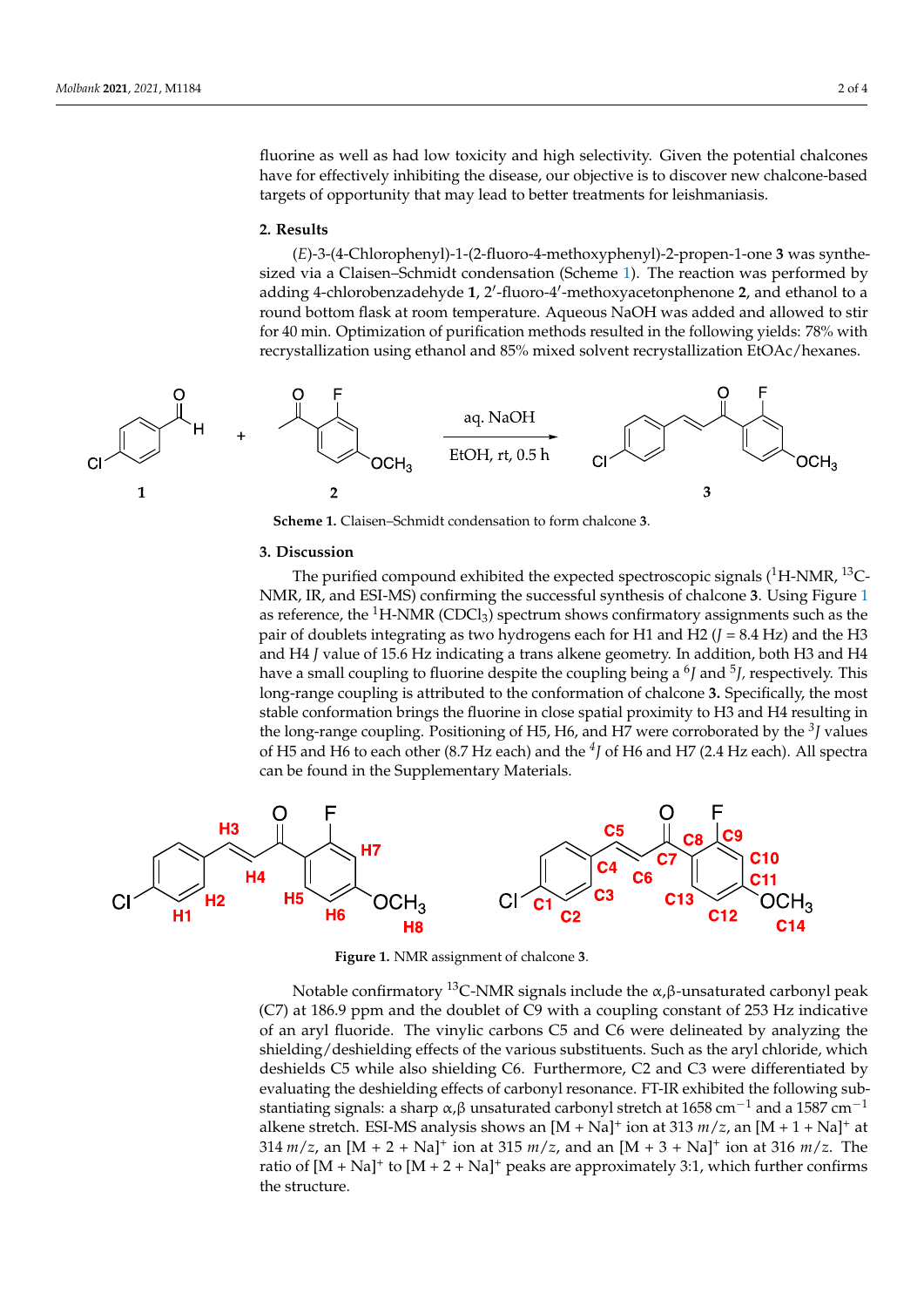# **4. Materials and Methods**

All chemicals, reagents, and solvents used were obtained from commercial sources (Sigma Aldrich, St. Louis, MO, USA and Fisher Scientific, Waltham, MA, USA) and used without further purification. Thin-layer chromatography (TLC) was used to monitor reactions and performed using aluminum sheets precoated with silica gel 60 (HF<sub>254</sub>, Merck, Waltham, MA, USA), and visualized with UV radiation (Fisher Scientific, Waltham, MA, USA). The product was characterized by  ${}^{1}$ H-NMR,  ${}^{13}$ C-NMR, IR, ESI-MS, and melting point analyses.

IR spectra were recorded on a ThermoFisher iS5 FT-IR (Waltham, MA, USA). Melting point was determined in open capillaries using a Stuart SMP3 melting point apparatus (Cole-Parmer, Vernon Hills, IL, USA).  ${}^{1}$ H and  ${}^{13}$ C-NMR spectra were collected using a 500 MHz Bruker AV-500 NMR spectrometer (NuMega Resonance Labs, San Diego, CA, USA). Spectra were referenced to residual CHCl<sub>3</sub>. Chemical shifts were quoted in ppm and coupling constants (*J*) were recorded in hertz (Hz). Electrospray ionization (ESI) mass spectrum was acquired using a Perkin Elmer PE-SCIEX API-150 spectrometer (NuMega Resonance Labs, San Diego, CA, USA).

A solution of aqueous NaOH (0.25 mL, 3.75 mmol, 15 M) was added to a round-bottom flask containing 4-chlorobenzaldehyde 1 (0.351 g, 2.50 mmol), 2'-fluoro-4'-methoxyacetophenone **2** (0.420 g, 2.50 mmol), and ethanol (5 mL, anhydrous). The mixture was stirred at room temperature for 30 min (monitored by TLC in 10% EtOAc/hexanes and visualized with UV radiation) during which a yellow-white precipitate formed. The mixture was diluted with water (10 mL), neutralized with 1 M aq. HCl, then cooled to 0  $\rm{^{\circ}C}$ , and collected in vacuo, washing twice with ice-cold water (10 mL portions). The crude product was purified by recrystallization from hot ethyl acetate (5 mL) and hexane (10 mL) to yield pure chalcone **3** as light-yellow crystals (0.629 g, 2.13 mmol, 85%) and stored under inert atmosphere.

*(E)-3-(4-Chlorophenyl)-1-(2-fluoro-4-methoxyphenyl)-2-propen-1-one* (**3**): mp 98–100 ◦C; <sup>1</sup>H-NMR (CDCl<sub>3</sub>, 500 MHz): 7.89 ppm (1H, t, *J*<sub>H-H</sub> = 8.7 Hz, H5), 7.72 ppm (1H, dd, *J*H-H = 15.7 Hz, *J*H-F = 2.0 Hz, H3), 7.55 ppm (2H, d, *J*H-H = 8.4 Hz, H2), 7.43 ppm (1H, dd, *J*H-H = 15.6 Hz, *J*H-F = 2.8 Hz, H4), 7.36 ppm (2H, d, *J*H-H = 8.4 Hz, H1), 6.79 ppm (1H, dd, *J*H-H = 8.7 Hz, *J*H-H = 2.4 Hz, H6), 6.65 ppm (1H, dd, *J*H-F = 13 Hz, *J*H-H = 2.4 Hz, H7), 3.87 ppm (3H, s, H8); <sup>13</sup>C-NMR (CDCl3, 125 MHz): 186.9 ppm (d, *J* = 3.7 Hz, C7), 164.8 ppm (d, *J* = 13 Hz, C11), 163.3 ppm (d, *J* = 253 Hz, C9) 142.5 ppm (C5), 136.5 ppm (C1), 133.7 ppm (C4), 132.9 ppm (d, *J* = 3.8 Hz, C13), 129.8 ppm (C3), 129.4 ppm (C2), 126.2 ppm (d, *J* = 8.8 Hz, C6), 119.6 ppm (d, *J* = 13 Hz, C8), 111.1 ppm (d, *J* = 1.25 Hz, C12), 102 ppm (d, *J* = 28 Hz, C10), 56.1 ppm (C14); FT-IR (KBr) 1658 cm−<sup>1</sup> (C=O), 1587 cm−<sup>1</sup> (C=C), 809 cm−<sup>1</sup> (Ar-Cl); MS (ESI) *m*/*z* calc for C16H12O2FCl + Na 313; found 312.9, *m*/*z* calc for  $C_{16}H_{12}O_2$ FCl+H 291; found 291.2.

**Supplementary Materials:** Copies of the  ${}^{1}H$ ,  ${}^{13}C$ -NMR, IR, and MS spectra are available online.

**Author Contributions:** Conceptualization, B.O.A.; methodology, B.O.A.; investigation, B.O.A., A.A. and N.B.; writing—original draft preparation, B.O.A., A.A. and N.B.; writing—review and editing, B.O.A., A.A. and N.B. All authors have read and agreed to the published version of the manuscript.

**Funding:** This project was supported by grants from the National Institutes of Health (NIH), National Institute of General Medical Sciences (NIGMS), and IDeA Networks of Biomedical Research Excellence (INBRE), Award number: P20GM103466. The content is solely the responsibility of the authors and does not necessarily represent the official views of the National Institutes of Health.

**Data Availability Statement:** The data presented in this study are available in the Supplementary Materials.

**Conflicts of Interest:** The authors declare no conflict of interest.

### **References**

- <span id="page-2-0"></span>1. WHO. Leishmaniasis in high-burden countries: An epidemiological update based on data reported in 2014. *Wkly. Epidemiol. Rec.* **2016**, *91*, 287–296.
- 2. Savoia, D. Recent updates and perspectives on leishmaniasis. *J. Infect. Dev. Ctries.* **2015**, *9*, 588–596. [\[CrossRef\]](http://doi.org/10.3855/jidc.6833) [\[PubMed\]](http://www.ncbi.nlm.nih.gov/pubmed/26142667)